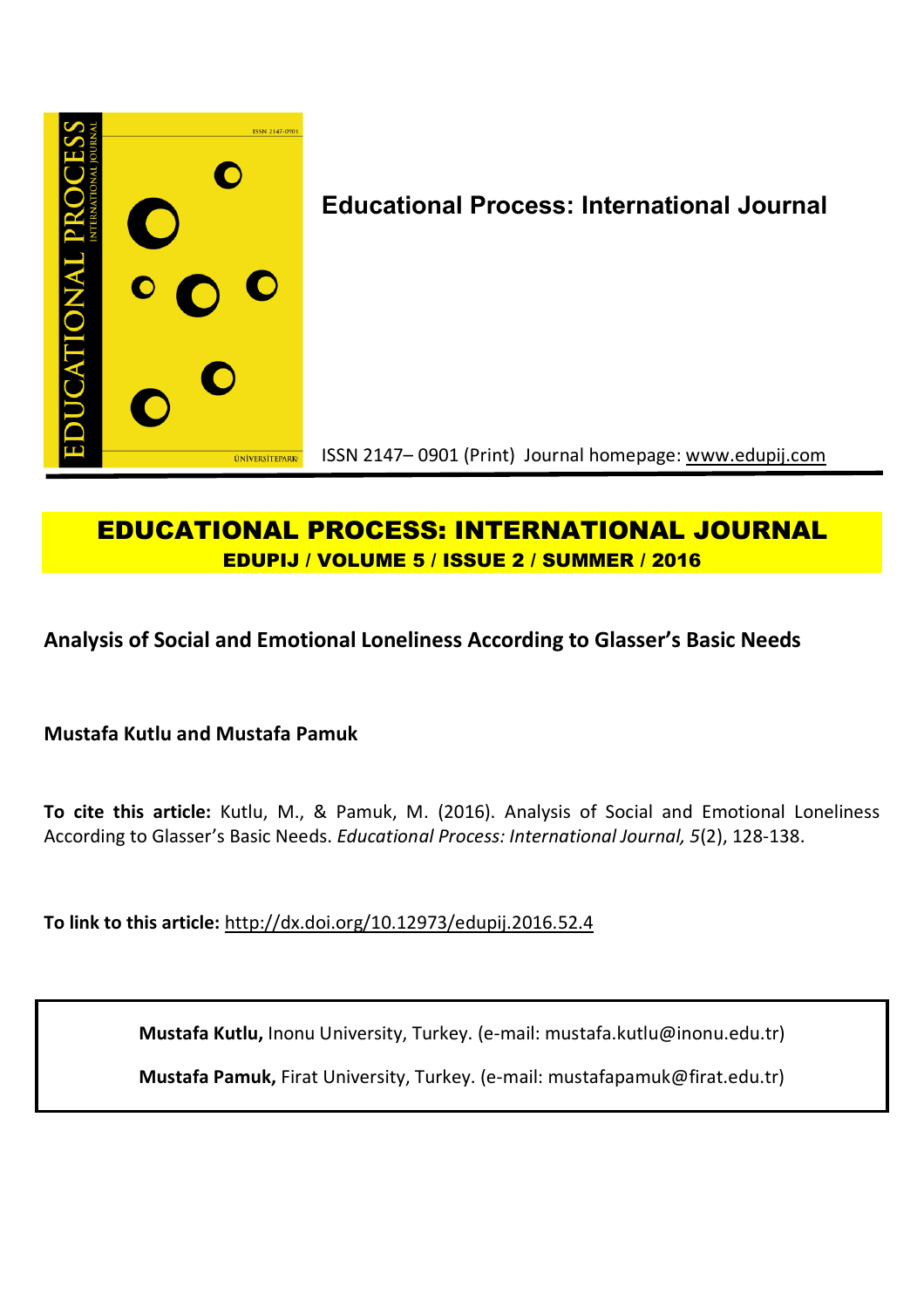## EDUPIJ / VOLUME 5 / ISSUE 2 / 2016 / pp. 128–138.

## **Analysis of Social and Emotional Loneliness According to Glasser's Basic Needs**

## MUSTAFA KUTLU and MUSTAFA PAMUK

The purpose of this study is to examine the social and emotional loneliness of university students based on the five basic needs set by Glasser. The Social and Emotional Loneliness Scale and University Students Basic Needs Scale were used in this study. A total of 371 students, 206 (55.5%) female and 165 (44.5%) male, who were studying in the Faculty of Education, participated in the study. Correlation, kurtosis, skewness values, Cronbach Alpha internal consistency coefficients, t-test, simple and multiple regression analyses were conducted throughout the study. According to the study findings, social and emotional loneliness does not differ according to gender. It was observed that survival, power, freedom, and fun, which are among the basic needs, do not predict social and emotional loneliness. Only love and belonging were observed to predict both social and emotional loneliness.

**Keywords:** social and emotional loneliness, love and belonging, basic needs, Glasser.



DOI: 10.12973/edupij.2016.52.4

 $\mathcal{L}^{(n)}$  . The contract of the contract of the contract of the contract of the contract of the contract of the contract of the contract of the contract of the contract of the contract of the contract of the contract o

EDUPIJ / ISSN 2147– 0901 © 2016 Copyright © 2016 by ÜNİVERSİTEPARK Limited edupij.com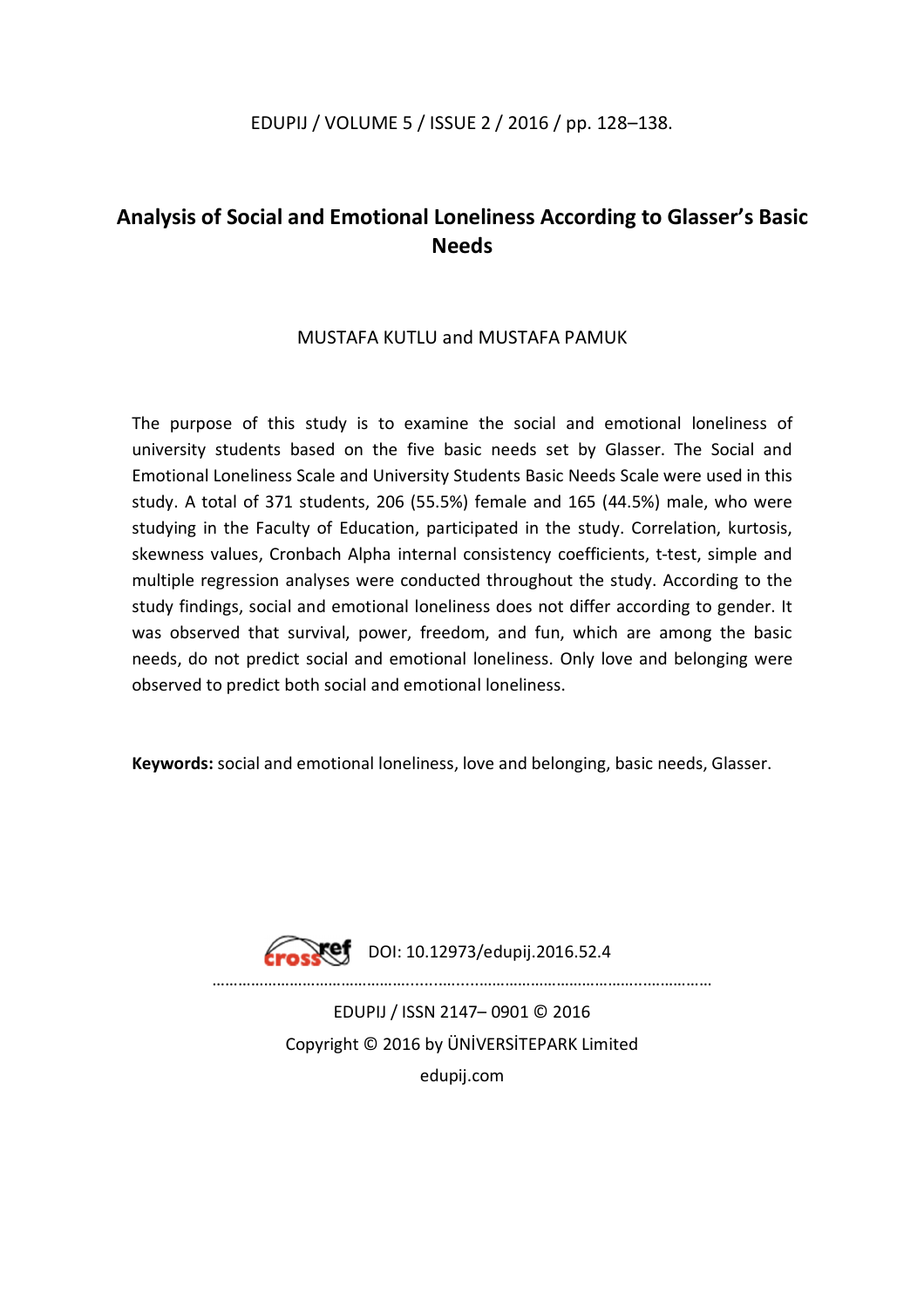#### **Introduction**

The concept of loneliness is an emotional state which has been present since the first history of mankind, a crucial variable which researchers have emphasized. According to Peplau and Perlman (1982), loneliness is a negative state which emerges as individuals become aware of the difference between their current social relationship and that which they desire. According to Eskin (2001), although there are many definitions for loneliness, the fact that it agonizes people is a common factor in each. As for Burger (2006), if an individual is content with having very few relationships with other people, then he or she will not feel lonely. On the other hand, the need for more and closer friendships although the individual has a high number of friends, can cause the individual to feel lonely. Studies have underlined that loneliness is related to depression (Arslantas & Ergin, 2011; Panicker & Sachdev, 2014), anxiety (Ginter, Glauser, & Richmond, 1994; Hamama, Ronen, & Feigin, 2000), cognitive distortion (Hamamci & Duy, 2007), suicide (Batigun, 2005, 2008), alienation (Atli, Keldal, & Soner, 2015), and despair (Batigun, 2005).

When the literature for loneliness is considered, researchers examined loneliness as loneliness in children (Duyan, Var, & Kilic, 2015; Kaya, 2005; Ozturk, 1997), loneliness in adolescents (Eskin, 2001; Kilinc & Sevim, 2005; Yildiz & Duy, 2014; Gencoglu, Topkaya, Sahin, & Kaya, 2016), loneliness in university students (Arslan, Hamarta, Ozyesil, & Saygin, 2011; Shieh & Demirkol, 2014; Ceyhan & Ceyhan, 2011; Cecen, 2007, 2008), and loneliness in the elderly (Akgul & Yesilyaprak, 2015; Softa, Ozturk, Dindas, & Gocmen, 2015).

Weiss (1973) delineated loneliness into two groups; as social loneliness and emotional loneliness. Emotional loneliness is due to the absence of close attachment relationship. Social loneliness is due to the deficiencies in social integrity. Social loneliness motivates individuals to participate in groups or activities. Emotional loneliness drives individuals to seek for a close, direct relationship. According to Russell, Cutrona, Rose, and Yorka (1984), social loneliness arises due to being dissatisfied with friendship relationships; whereas emotional loneliness arises due to being dissatisfied with romantic relationships.

One other variable of the study is basic needs. The basic needs variable refers to the five basic needs Glasser details in the Choice Theory, namely the needs of survival, power, fun, freedom, and love and belonging (Glasser, 1998). Motivation and actions of people are designed to meet one or several of the basic needs within the genetic structures (Brickell & Wubbolding, 2000). The survival need consists of needs such as food, air, security, shelter, heat, health, and breeding. The power need consists of achievement, competence, selfrespect, pride, recognition and being important (Frey & Wilhite, 2005). The need to gain power refers to making decisions and taking responsibility (Yorgun & Voltan-Acar, 2014). Love and belonging need consists of factors such as being together with other people, being cared about, being in cooperation (Glasser, 2001), and being close to the opposite sex (Fall, Holden, & Marquis, 2004). Glasser assumes the love and belonging need to be the most prominent. He states that people need to be together with other people so as to meet their other needs (Sommers-Flanagan & Sommers-Flanagan, 2004). The freedom need consists of needs such as independency, autonomy, making choices, producing, explaining, expressing oneself freely, having enough space, exploring, not being restricted while making choices, and free will (Frey & Wilhite, 2005).The freedom need can sometimes be in conflict with the belonging need. While individuals meet their belonging need by joining groups such as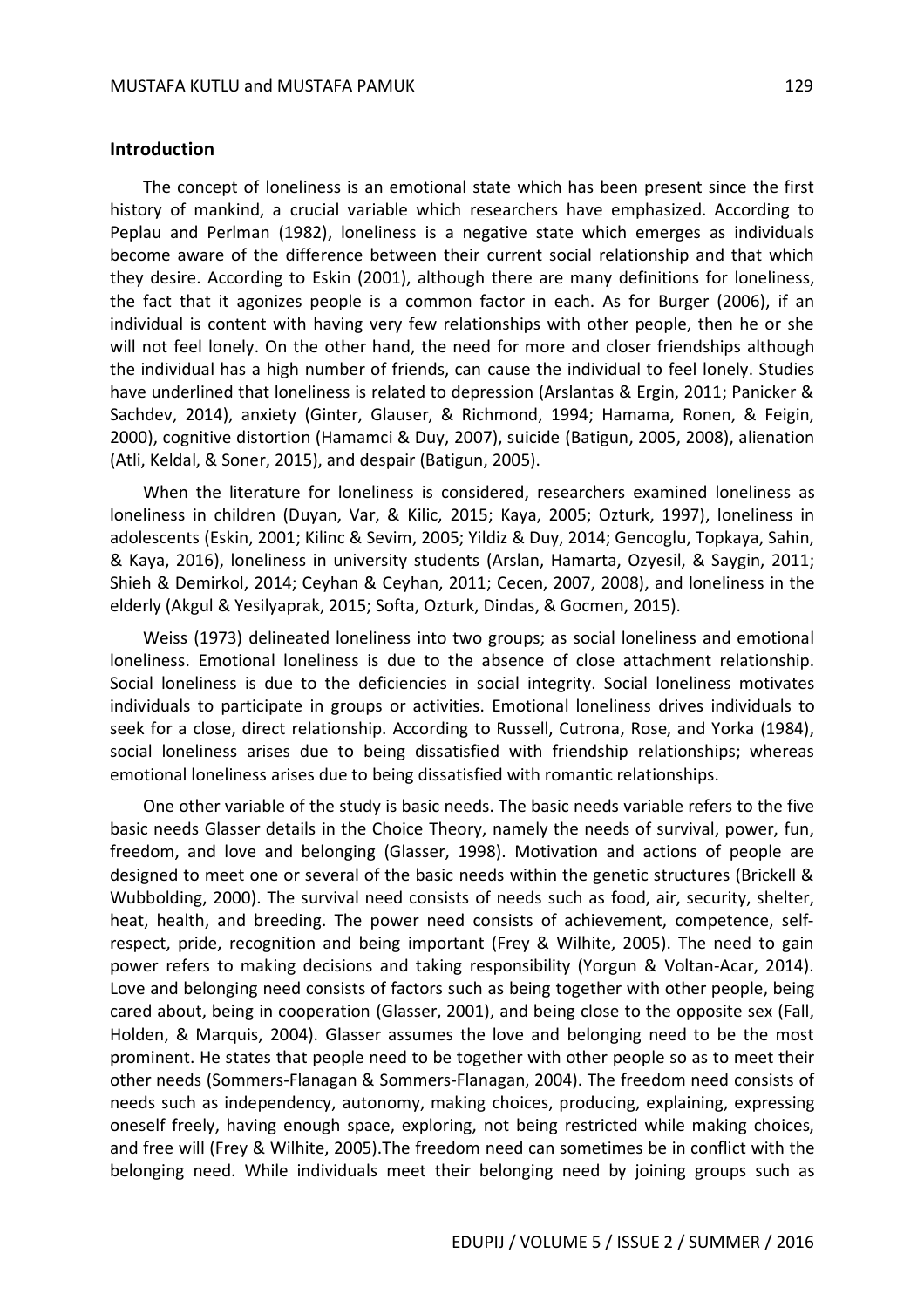family, friends, religion etc., and this can prevent their freedom need to be met (Yorgun & Voltan-Acar, 2014). According to Glasser (1998), individuals worry about their freedom when their freedom is threatened. The fun need is a genetic reward for learning (Glasser, 1998). When these needs are met, the individual not only learns about himself and other people, but also enters into satisfying interpersonal relationships (Fall et al., 2004). The fun need can also consist of many daily experiences such as laughing, joking, sports activities, reading and collecting. These five needs are met based on peoples' perceptions and pictures of their minds (Sharf, 2014).

The choice theory underlines that people are not empty boxes waiting to be motivated by external forces (Corey, 2005). According to the choice theory approach, the most important element which indicates the individuals' feeling of happiness or sorrow is the extent to which they meet their basic needs (Turkdogan & Duru, 2011). The choice theory asserts that an individual who feels uneasy has at least one need that is not being met (Corey, 2005). With this respect, the purpose of this study is to examine the social and emotional loneliness of university students based on these five basic needs. Thus, the following questions were explored for the study.

- Do emotional loneliness levels of university students differ according to gender?
- Does the survival need predict social and emotional loneliness levels of university students?
- Does the power need predict social and emotional loneliness levels of university students?
- Does the love and belonging need predict social and emotional loneliness levels of university students?
- Does the freedom need predict social and emotional loneliness levels of university students?
- Does the fun need predict social and emotional loneliness levels of university students?

### **Methodology**

Information on the participants, data collection instruments and the research process are given in this section.

Correlational research model was used in this study. Correlational research model aims to determine the relationship between two or more variables and obtain clues about cause and effect (Buyukozturk, Kilic-Cakmak, Akgun, Karadeniz, & Demirel, 2014). A total of 371 students, 206 (55.5%) female and 165 (44.5%) male, who were studying in the Faculty of Education during the 2015-2016 fall semester participated in the study.

*Social and Emotional Loneliness Scale (SELSA-S):* The original scale was developed by DiTommaso, Brannen, and Best (2004), and adapted into Turkish by Cecen (2007). The 15 item scale is a Likert-type self-evaluative scale ranging between "It totally doesn't fit me" (1) and "It totally fits me" (7). The scale consists of three sub-dimensions. Emotional loneliness is evaluated through the loneliness in family and romantic relationship sub-scales, social loneliness is evaluated through the loneliness in social relationships sub-scale. According to the validity tests (factor analysis, confirmatory factor analysis, and similar and different scale validity) reported by Cecen (2007), the scale has a structure in Turkish culture very similar to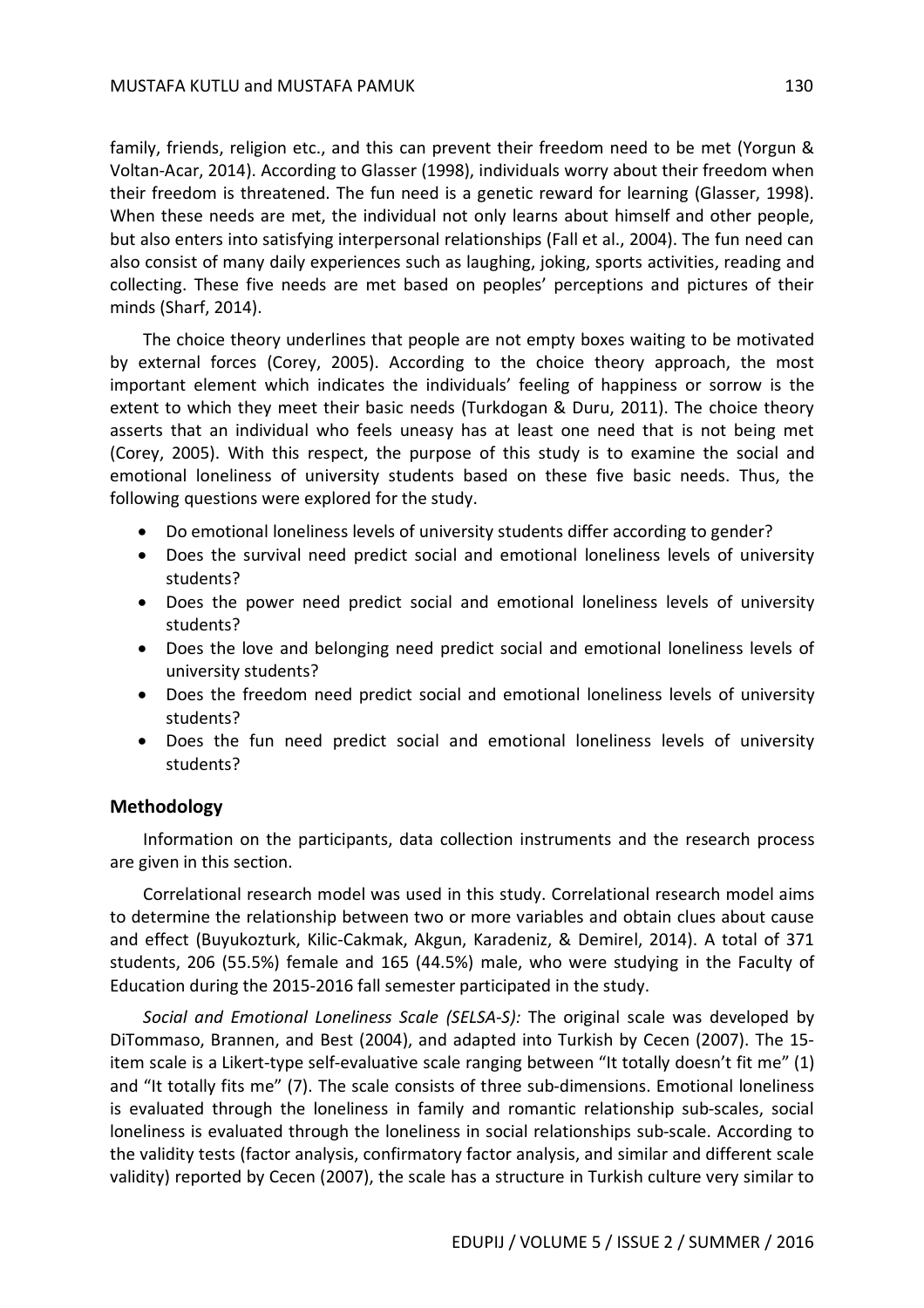the original form. According to the reliability tests regarding emotional loneliness, the internal consistency coefficient for the romantic sub-dimension was 0.83, for the family subdimension it was 0.77, and for the social loneliness sub-dimension it was 0.74. In this study, the internal consistency coefficient for social loneliness was .71, for the romantic loneliness sub-dimension it was .73, and for the family sub-dimension it was also .73.

*University Students Basic Needs Scale (USBNS):* The scale was developed by Turkdogan and Duru (2012). The 33-item scale is a seven Likert-type self-evaluative scale, ranging between "I totally disagree" (1) and "I totally agree" (7). The five sub-dimensions of the scale are *Survival, Power, Fun, Freedom*, and *Love and Belonging.* According to reliability tests, the internal consistency coefficient was .77 for Survival, .77 for Power, .84 for Fun, .78 for Freedom, and .76 for Love and Belonging. The internal consistency coefficient in this study was .74 for Survival, .72 for Power, .82 for Fun, .72 for Freedom, and .77 for Love and Belonging.

Personal information form, SELSA-S and USBNS were used as the data collection instruments for the study. Participants filled in the data collection instruments in the classrooms arranged for the study, based on the volunteer principle. Correlation, kurtosis, skewness values, Cronbach Alpha internal consistency coefficients, t-test, simple and multiple regression analyses were conducted in order to analyze the data.

#### **Findings**

In this section, social and emotional loneliness is examined based on gender. In addition, the relationship between social and emotional loneliness with the five basic needs are assessed, and results given for the multiple regression, which was conducted to examine whether or not the five basic needs predict social and emotional loneliness.

When social and emotional loneliness was examined according to gender, no significant differences were observed both for social  $(t_{369}=-1.010; p>0.05)$ , and emotional  $(t_{369}=-1.249;$ p>.05) loneliness.

| and kurtosis values |           |            |         |        |         |             |          |
|---------------------|-----------|------------|---------|--------|---------|-------------|----------|
|                     | 1.5L      | 2. EL      | 3.5U    | 4. P   | 5. F    | <b>6.FR</b> | 7. LB    |
| 1                   | 1         |            |         |        |         |             |          |
| $\overline{2}$      | $.39*$    | 1          |         |        |         |             |          |
| 3                   | $-.05$    | $-.06$     | 1       |        |         |             |          |
| 4                   | $-.08$    | $-0.13***$ | $.15*$  | 1      |         |             |          |
| 5                   | $-.12***$ | $-.09$     | $.15*$  | $.34*$ | 1       |             |          |
| 6                   | $-.11***$ | $-.12**$   | $.15*$  | $.33*$ | $.43*$  | 1           |          |
| 7                   | $-.39*$   | $-.19*$    | $.15*$  | $.21*$ | $.29*$  | $.11***$    | 1        |
| <b>Skewness</b>     | .148      | $-.182$    | $-.030$ | $-769$ | $-.496$ | $-.431$     | $-0.969$ |
| <b>Kurtosis</b>     | $-.801$   | $-.824$    | $-665$  | .215   | $-.192$ | .256        | .168     |
|                     |           |            |         |        |         |             |          |

**Table 1.** Relationship between social-emotional loneliness and the five basic needs, skewness and kurtosis values

\*p<.05, \*\*p<.01 SL=Social Loneliness, EL=Emotional Loneliness, S=Survival, G=Power, F=Fun, FR=Freedom, LB=Love and Belonging

According to Table 1, social loneliness has a negative and low level relationship with fun  $(r=-.12, p<.01)$  and freedom  $(r=-.11, p<.01)$  variables, a negative and moderate level relationship with the love and belonging variable (r=-.39, p<.05), and a positive and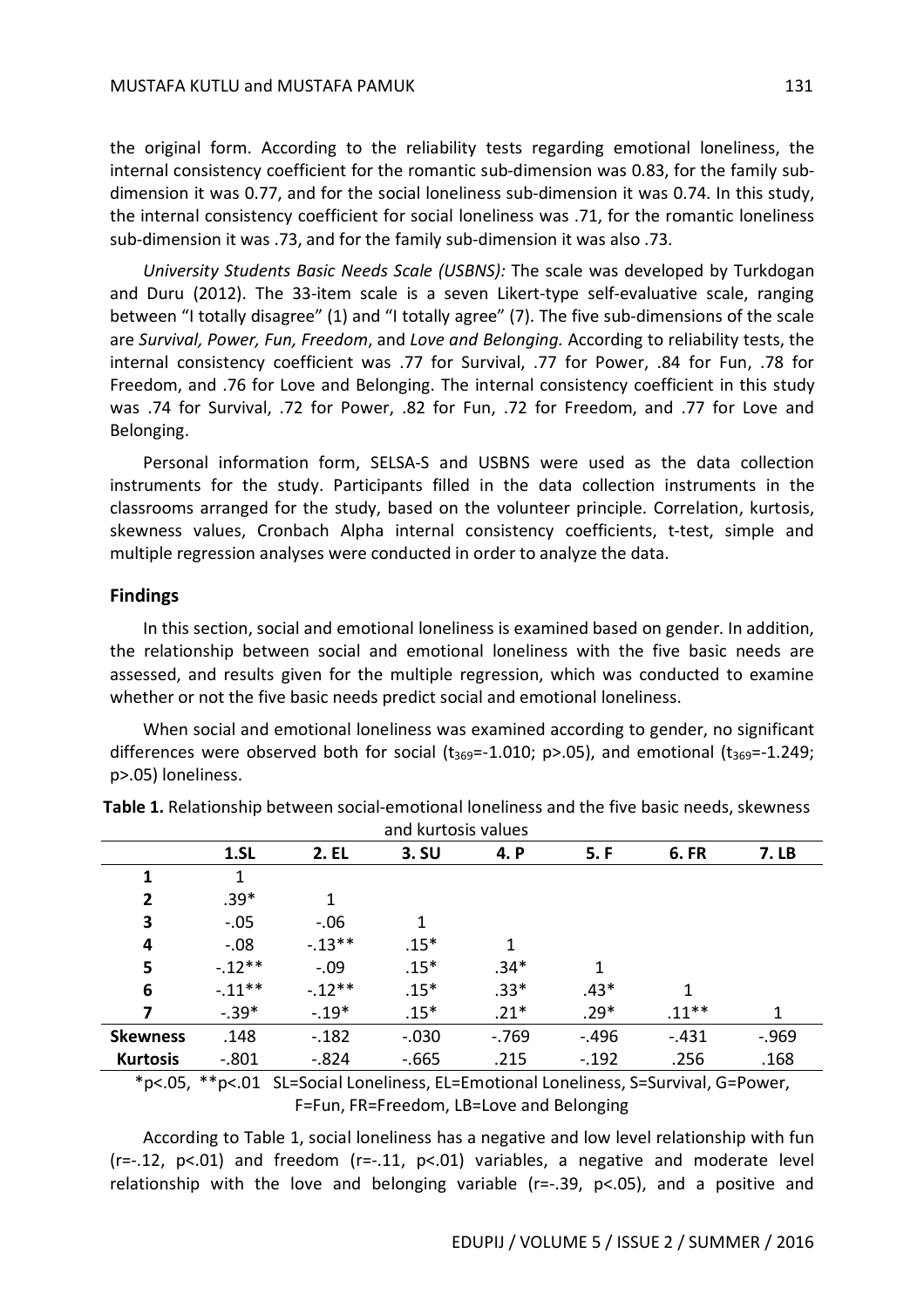moderate level relationship with emotional loneliness ( $r = .39$ ,  $p < .05$ ). Emotional loneliness was observed to have a negative and low level relationship with power (r=-.13, p<.01), freedom ( $r=-.12$ ,  $p<-.01$ ), and love and belonging ( $r=-.19$ ,  $p<-.05$ ) variables.

| Dependent                                 | Independent      | В       | <b>Standard</b> | β        |          | p       |  |
|-------------------------------------------|------------------|---------|-----------------|----------|----------|---------|--|
| <b>Variable</b>                           | <b>Variables</b> |         | Error           |          |          |         |  |
|                                           | Constant         | 28.821  | 2.408           |          | 11.970   | .000    |  |
|                                           | S                | .017    | .047            | .018     | .367     | .714    |  |
| Social                                    | P                | .028    | .060            | .025     | .475     | .635    |  |
| Loneliness                                | F                | .010    | .037            | .015     | .272     | .786    |  |
|                                           | FR               | $-.062$ | .042            | $-.081$  | $-1.475$ | .141    |  |
|                                           | LB               | $-.528$ | .068            | $-.392*$ | $-7.712$ | $.000*$ |  |
| $R = 396$ $R^2 = 16$ Corrected $R^2 = 15$ |                  |         |                 |          |          |         |  |

**Table 2.** Multiple regression analysis results regarding social loneliness

R=.396,  $R^2$ =.16, Corrected  $R^2$ =.15

It is evident from Table 2 that by conducting multiple regression analysis, the extent to which social loneliness predicts survival, power, fun, freedom, and love and belonging can be determined. It was observed that the regression model is significant (F(5-365)=13.567; p<.05). According to analysis results, these variables (survival, power, fun, freedom, and love and belonging) explain 16% of social loneliness variance (R=.396, R<sup>2</sup>=.16). However, the love and belonging variable ( $\beta = -0.392$ , p<05) was observed to significantly predict social loneliness, and survival, power, fun and freedom variables were observed not to be significant predictors.

**Table 3.** Love and belonging variable predicting social loneliness

| Dependent<br><b>Variable</b>             | Independent<br><b>Variables</b> | В       | <b>Standard</b><br>Error | ß       |          | р    |  |
|------------------------------------------|---------------------------------|---------|--------------------------|---------|----------|------|--|
| Social                                   | Constant                        | 27.851  | 1.512                    |         | 18.424   | .000 |  |
| Loneliness                               | LB                              | $-.524$ | .065                     | $-.389$ | $-8.113$ | .000 |  |
| R=.389, $R^2$ =.15, Corrected $R^2$ =.15 |                                 |         |                          |         |          |      |  |

According to Table 3, a simple regression analysis was conducted to examine the effect of love and belonging need on university students' social loneliness levels. It was observed that the regression model is significant (F(1-369)=65.820; p<.05). According to the simple regression analysis results, which was conducted to determine the effect of love and belonging variable –significant predictor of social loneliness– on social loneliness, the need for love and belonging explains 15% of social loneliness's total variance (R=.389, R<sup>2</sup>=.15).

**Table 4.** Multiple regression analysis results regarding emotional loneliness

| <b>Dependent</b> | Independent      | В        | <b>Standard</b> | ß           |          | р       |
|------------------|------------------|----------|-----------------|-------------|----------|---------|
| Variable         | <b>Variables</b> |          | <b>Error</b>    |             |          |         |
|                  | Constant         | 49.037   | 4.266           |             | 11.494   | .000    |
|                  | S                | $-.021$  | .084            | $-.013$     | $-.250$  | .803    |
| Emotional        | Þ                | $-.143$  | .106            | $-.076$     | $-1.349$ | .178    |
| Loneliness       | F                | .024     | .065            | .022        | .369     | .712    |
|                  | <b>FR</b>        | $-.103$  | .075            | $-.080$     | $-1.377$ | .169    |
|                  | LB               | $-.383*$ | .121            | $-.170$     | $-3.155$ | $.002*$ |
|                  |                  |          | $       -$      | $1 - 2 - 3$ |          |         |

R=.225,  $R^2$ =.05, Corrected  $R^2$ =.04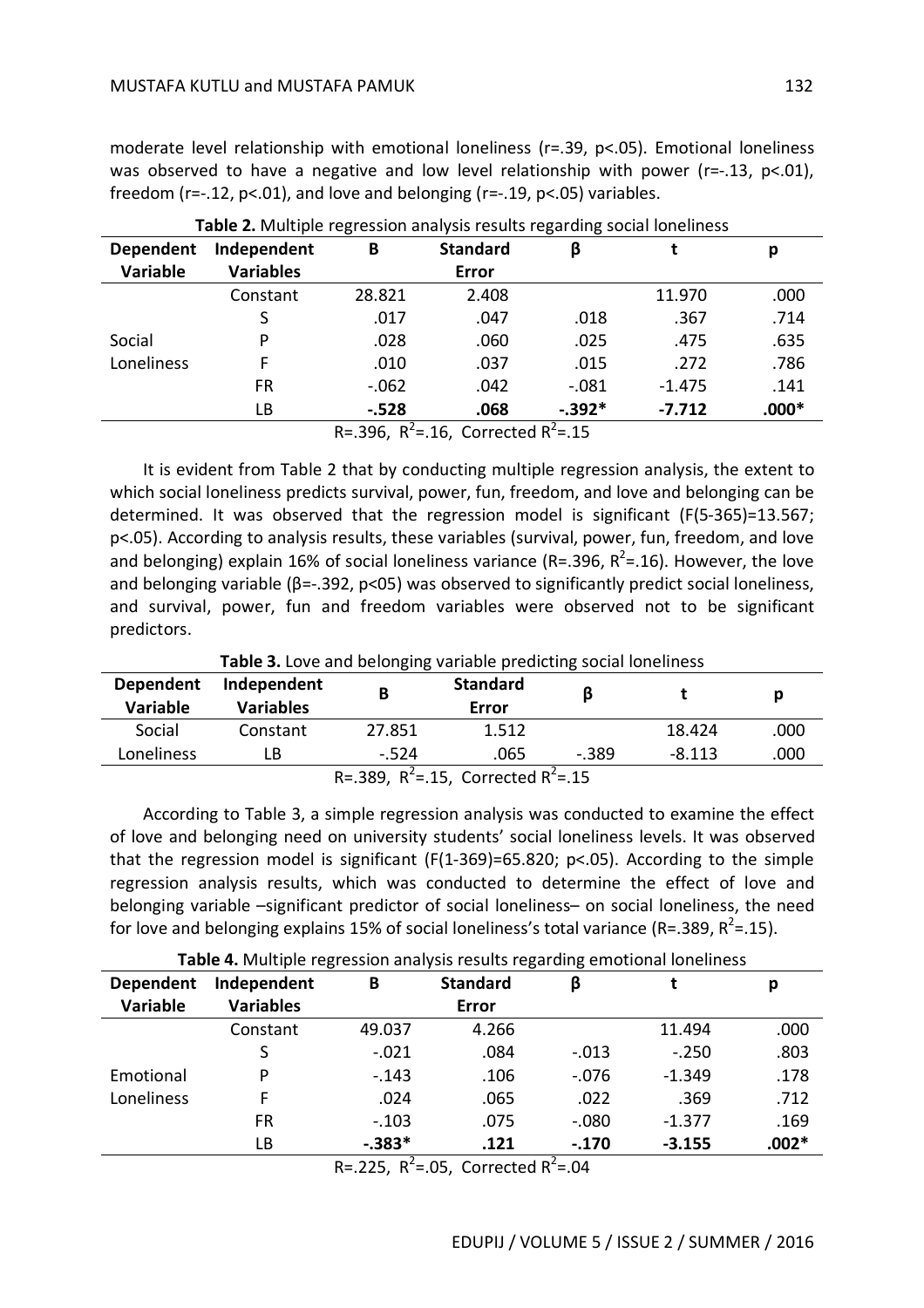It is evident from Table 4 that by conducting multiple regression analysis, the extent to which survival, power, fun, freedom, and love and belonging variables predict emotional loneliness was determined. It was observed that the regression model is significant (F(5- 365)=3.897; p<.05). According to analysis results, these variables (survival, power, fun, freedom, and love and belonging) explain 5% of social loneliness variance (R=.225, R<sup>2</sup>=.05). However, the love and belonging variable ( $\beta$ =-.17, p<05) was observed to significantly predict social loneliness, and survival, power, fun, and freedom variables were observed not to be significant predictors.

| <b>TWAIC STED TO MITH DETOITSING THINGIC PLEMICHING CHILDGOTION TOTICINICSS</b> |                  |         |                 |         |          |      |  |
|---------------------------------------------------------------------------------|------------------|---------|-----------------|---------|----------|------|--|
| <b>Dependent</b>                                                                | Independent      |         | <b>Standard</b> |         |          |      |  |
| <b>Variable</b>                                                                 | <b>Variables</b> |         | Error           |         |          |      |  |
| Emotional                                                                       | Constant         | 41.701  | 2.690           |         | 15.503   | .000 |  |
| Loneliness                                                                      | LB               | $-.429$ | .115            | $-.191$ | $-3.734$ | .000 |  |
| R=.191, $R^2$ =.04, Corrected $R^2$ =.03                                        |                  |         |                 |         |          |      |  |

**Table 5.** Love and belonging variable predicting emotional loneliness

According to Table 5, a simple regression analysis was conducted to examine the effect of love and belonging need on university students' emotional loneliness levels. It was observed that the regression model is significant (F(1-369)=13.943; p<.05). According to the simple regression analysis results, which was conducted to determine the effect of love and belonging variable –significant predictor of emotional loneliness– on emotional loneliness, the need for love and belonging explains 4% of emotional loneliness's total variance (R=.191,  $R^2 = .04$ ).

### **Conclusion and Discussion**

In this study, social and emotional loneliness levels of university students studying in the Faculty of Education were examined with regards to gender. In addition, whether or not social and emotional loneliness is predicted by the five basic needs set by William Glasser (1998), survival, power, fun, freedom, and love-belonging were analyzed. The discussion process was carried out based on the findings of the study and suggestions were made.

According to the study result, emotional and social loneliness levels of university students do not significantly differ with regards to gender. This result is in line with various study results in the literature (Bulus, 1997; Izgar, 2009; Mahon, Yarcheski, & Yarcheski, 1994). There are studies in the literature which indicate that loneliness is in favor of males (Amil & Bozgeyikli, 2015; Deniz, Hamarta, & Ari, 2005; Duyan et al., 2008; Erozkan, 2004). There are also studies in the literature indicating that it is in favor of females (Gurses, Merhametli, Sahin, Gunes, & Acikyildiz, 2011; Kutlu, 2005). According to a meta-analysis study on loneliness conducted by Mahon, Yarcheski, Yarcheski, Cannella, and Hanks (2006), gender has a profound effect on loneliness. According to a meta-analysis study conducted by Pamuk, Atli, and Kis (2015), which examined the theses on loneliness, gender was observed to have an insignificant effect in favor of males.

According to another result, only the love and belonging need predicts university students' state of social loneliness ( $\beta$ =-.392, p<05). According to the simple regression analysis results, which was conducted to determine the effect of love and belonging variable –significant predictor of social loneliness– on social loneliness, love and belonging explains 15% of social loneliness's total variance (R=.389, p<05). Because there is a negative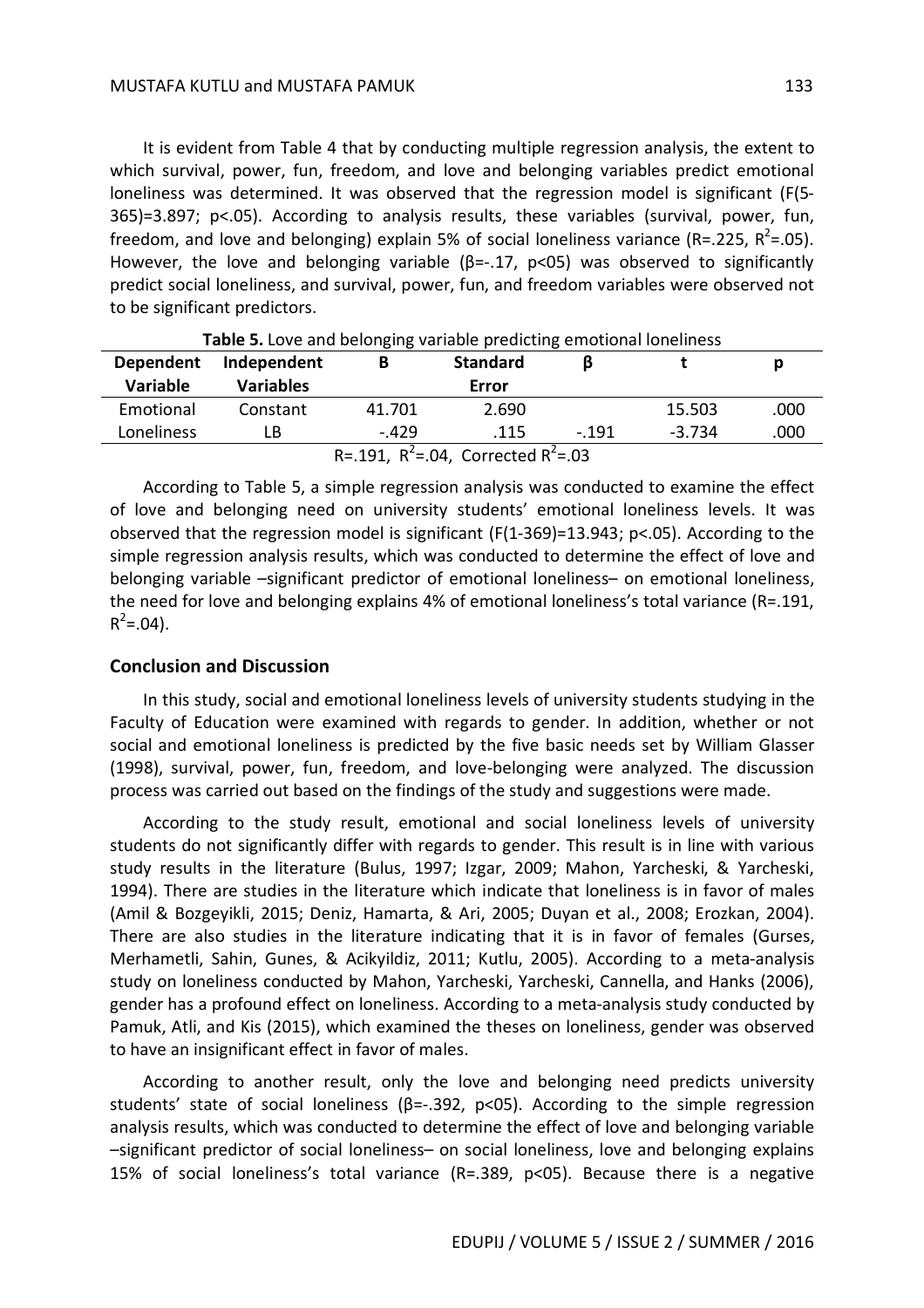relationship between social loneliness and love and belonging, social loneliness levels increase in students when their need for love and belonging is not met. According to Weiss (1973), social loneliness emerges due to the following deficits. The study results support this opinion. The state of social loneliness increases when the love and belonging needs of individuals are not met. According to Baumeister and Leary's (1995) belonging hypothesis, people have a strong drive to create and sustain at least minimum level persistent, positive and important interpersonal relationships. According to De Jong Gierveld, Van Tilburg, and Dykstra (2006), the opposite of loneliness is belonging and close relationships. Peplau and Perlman (1982) state that the most accurate and satisfying solution in coping with loneliness is enhancing social relationships.

According to another result of the study, only the love and belonging need predicts university students' state of emotional loneliness ( $\beta$ =-.17,  $p$ <05). According to the simple regression analysis results, which was conducted to determine the effect of love and belonging variable –significant predictor of emotional loneliness– on emotional loneliness, love and belonging explains 4% of emotional loneliness's total variance (R=.191, p<05). Because there is a negative relationship between emotional loneliness and love and belonging, emotional loneliness in students increases when their need for love and belonging is not met. It is evident that emotional loneliness emerges due to the lack of satisfaction in close and romantic relationships (Russell et al., 1984; Weiss, 1973). According to Glasser (1975), the need for love and belonging, which is a predictor of emotional loneliness, proceeds from friendship to loving one's mother, family, and spouse. Glasser's statement indicates that emotional loneliness increases when individuals' needs to love their mothers, family and spouse are not met. This statement is in line with the study results. According to Glasser (1998), people who don't have close relationships are almost always lonely and feel bad.

From birth to elderhood, each person has a need to be loved and cared about. This is true for both families and other groups. Showing love to others and being cared about are crucial components for successful growth and development (Fuller, 2015). According to Glasser (2000), an individual needs to interact with people in order to meet his other needs. This statement indicates that meeting the need for love and belonging has a crucial role in meeting the other four needs. According to Heinrich and Gullone (2006), failing to meet the need for belonging causes states such as loneliness in people.

The following suggestions were made based on the findings of the study:

- Group guidance activities can be practiced to increase university students' awareness for social and emotional loneliness;
- Individual or group counseling can be provided for individuals experiencing social and emotional loneliness; and
- Group guidance activities can be carried out to increase university students' awareness on the need for belonging and love.

#### **Notes**

Corresponding author: MUSTAFA PAMUK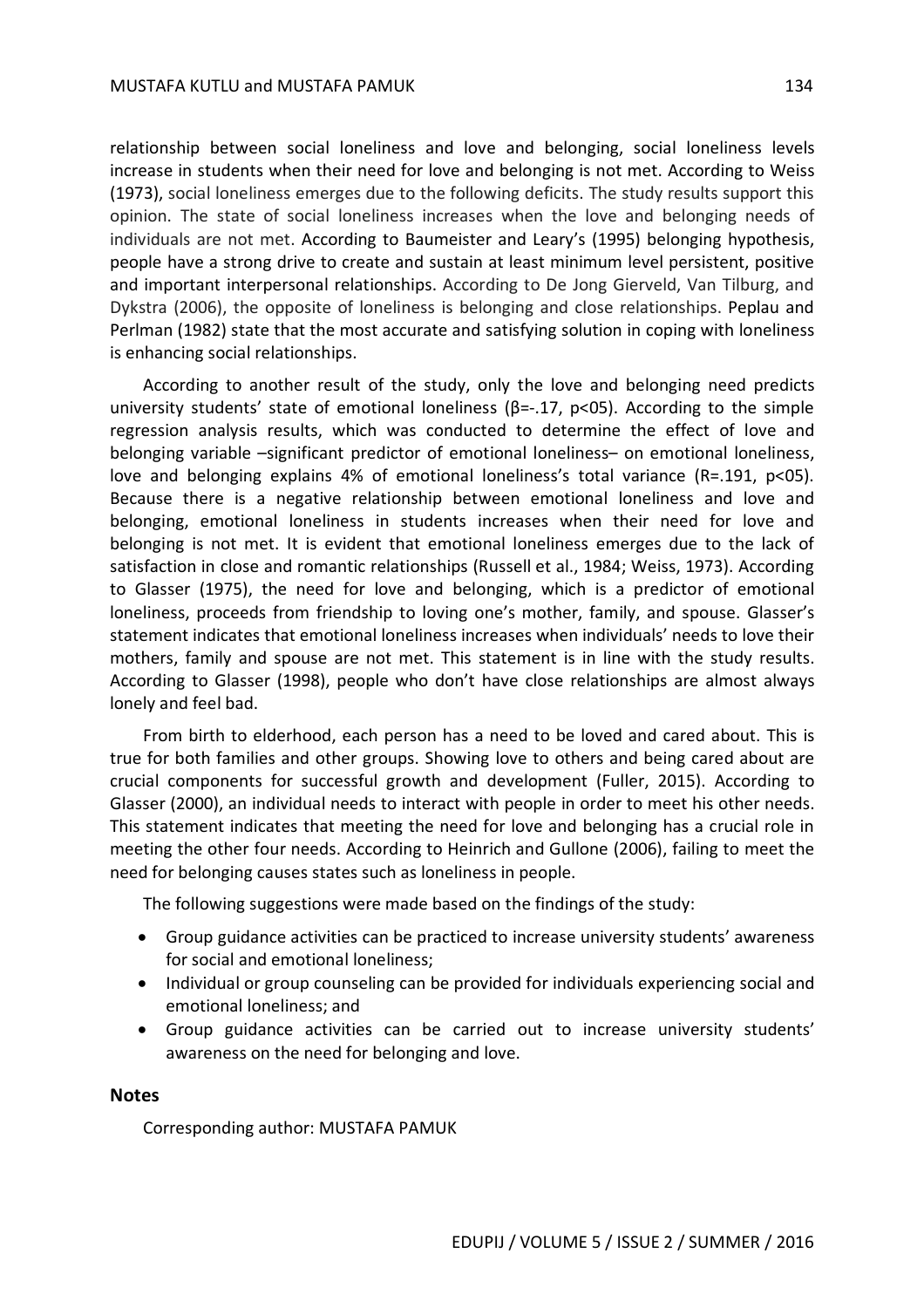#### **References**

- Akgul, H., & Yesilyaprak, B. (2015). Adaption of loneliness scale for elderly into Turkish culture: Validity and reliability study. *Elderly Issues Research Journal, 8*(1), 34-45.
- Amil, O., & Bozgeyikli, H. (2015). Investigating the Relationship between Social Appearance Anxiety and Loneliness of Turkish University Youth. *Journal of Studies in Social Sciences*, *11*(1), 68-96.
- Arslan, C., Hamarta, E., Ozyesil, Z., & Saygin, Y. (2011). Investigation of loneliness of university students in terms of identity status. *Ahmet Kelesoglu Education Faculty Journal*, 31, 89-99.
- Arslantas, H., & Ergin, F. (2011). Loneliness, depression, social support and related factors in individuals between 50 and 65 years. *Turkish Journal of Geriatrics, 14*(2) 135-144.
- Atli, A., Keldal, G., & Soner, O. (2015). The relationship between the levels of university students' alienation and loneliness. *Mustafa Kemal University Journal of Social Sciences Institute*, *12*(29), 149-160.
- Batigun, A. D. (2005). Suicide Probability: An Assessment Terms of Reasons for Living, Hopelessness and Loneliness. *Turkish Journal of Psychiatry, 16*(1):29-39.
- Batigun, A. D. (2008). Suicide Risk and Gender: An Evaluation of Suicide in Respect to Interpersonal Relationship Style, Reasons for Living, Loneliness, and Hopelessness. *Turkish Journal of Psychology, 23*(62), 65-75.
- Baumeister, R. F., & Leary, M. R. (1995). The need to belong: Desire for interpersonal attachments as a fundamental human motivation. *Psychological Bulletin, 117*, 497-529.
- Brickell, J., & Wubbolding, R. (2000). Reality Therapy. In S. Palmer (Ed.), *Introduction to Counselling and Psychotherapy* (pp. 292-303). London: Sage Publications.
- Bulus, M. (1997). Loneliness in university students. *Pamukkale University Journal of Education*, *3*(3), 82-90.
- Burger, J. M. (2006). *Personality*. (Trans., E. Sarıoglu). Istanbul: Kaknus Publishing.
- Buyukozturk, S., Kilic-Cakmak, E., Akgun, O. A., Karadeniz, S., & Demirel, F. (2014). *Bilimsel arastirma yöntemleri.* (18th Ed.). Ankara: Pegem A Publishing.
- Cecen, A. R. (2007). The Turkish short version of the social and emotional loneliness scale for adults (SELSA-S): Initial development and validation. *Social Behaviour and Personality, 35*(6), 717-734.
- Cecen, A. R. (2008). University students' loneliness and perceived social support levels according to gender and perceived parents attitudes. *Turk Egitim Bilimleri Dergisi*, *6*(3), 415-431.
- Ceyhan, E., & Ceyhan, A. A. (2011). Loneliness and Depression Levels of Students Using a University Counseling Center. *Education and Science*, *36*(160), 81-92.
- Corey, G. (2005). *Theory and Practice of Counseling and Psychotherapy*. Ankara: Mentis Publishing.
- De Jong Gierveld, J., Van Tilburg, T., & Dykstra, P. A. (2006). Loneliness and social isolation. In A. L. Vangelisti, & D. Perlman (Eds.), *Cambridge Handbook of Personal Relationships* (pp. 485-500). .UK: Cambridge University Press.
- Deniz, M., Hamarta, E., & Ari, R. (2005). An investigation of social skills and loneliness levels of university students with respect to their attachment styles in a sample of Turkish students. *Social Behavior and Personality: An international journal*, *33*(1), 19-32.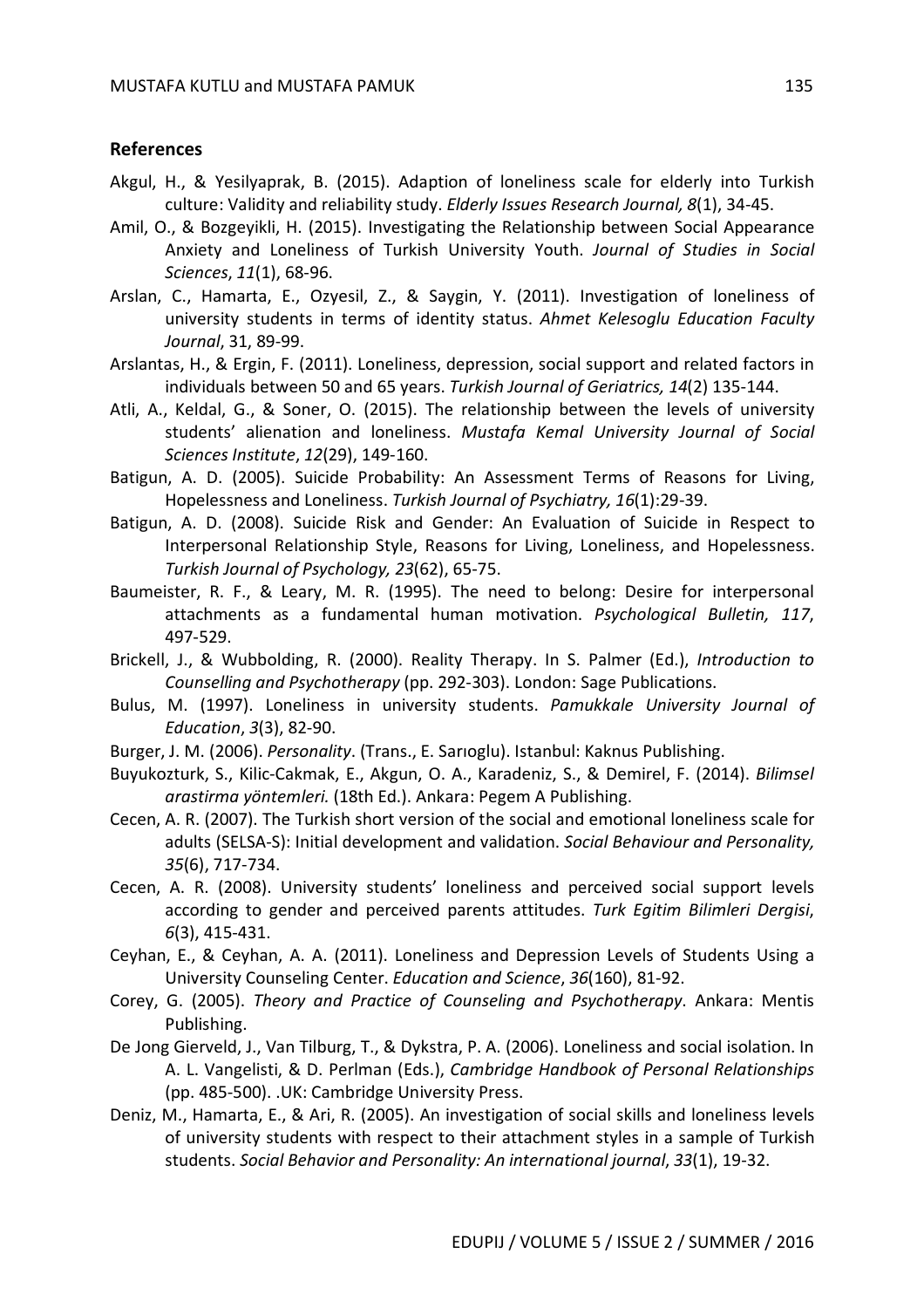- DiTommaso, E., Brannen, C., & Best, L.A. (2004). Measurement and validity characteristics of the short version of the social and emotional loneliness scale for adults*. Educational and Psychological Measurement, 64*, 99-119.
- Duyan, V., Camur-Duyan, G., Gokcearslanciftci, E., Sevin, C., Erbay, E., & Ikizoglu, M. (2008). An examination of variables affecting state of loneliness in high school students. *Education and Science*, *33*(150), 28-41.
- Duyan, V., Var, E. C. & Kilic, E. (2015) The Adaptation Study of the Loneliness Scale for Children to Turkish. *Turkish Journal of Family Medicine & Primary Care*, *9*(2), 40-45.
- Erozkan, A. (2004). Lise ogrencilerinin baglanma stilleri ve yalnizlik duzeylerinin bazı degiskenlere gore incelenmesi. *Ataturk University Journal of Social Science Institute*, *4*(2), 155-175.
- Eskin, M. (2001). Adolescent Loneliness, Coping Methods and the Relationship of Loneliness to Suicidal Behavior. *Journal of Clinical Psychiatry, 4*(5), 5-11.
- Fall, K. A., Holden, J. M., & Marquis, A. (2004). *Theoretical Models of Counseling and Psychotherapy.* New York: Brunner-Routledge.
- Frey, L. M., & Wilhite, K. (2005). Our Five Basic Needs Application for Understanding the Function of Behavior. *Intervention in School and Clinic*, *40*(3), 156-160.
- Fuller, G. A. B. (2015). Reality Therapy Approaches. In H. T. Prout, & A. L. Fedewa (Eds.), *Counseling and Psychotherapy with Children and Adolescents: Theory and Practice for School and Clinical Settings* (5th ed., pp. 217-278). New York: John Wiley and Sons.
- Gencoglu, C., Topkaya, N., Sahin, E., & Kaya, L. (2016). Attachment Styles as Predictors of Stigma Tendency in Adults. *Educational Process: International Journal, 5*(1), 7-21.
- Ginter, E., Glauser, A., & Richmond, B. O. (1994). Loneliness, social support, and anxiety among two south pacific cultures. *Psychological reports*, *74*(3), 875-879.
- Glasser, W. (1975). *Reality theory: A new approach to psychiatry.* New York: Harper & Row Publishers.
- Glasser, W. (1998). *Choice Theory: a new psychology of personal freedom.* New York: Harper Collins.
- Glasser, W. (2000). *Reality therapy in action*. New York: Harper Collins.
- Glasser, W. (2001). *Counselling with choice theory: The new reality therapy.* New York: Harper Collins.
- Gurses, A., Merhametli, Z. R., Sahin, E., Gunes, K., & Acikyildiz, M. (2011).Psychology of loneliness of high school students. *Procedia Social and Behavioral Sciences, 15*, 2578-2581.
- Hamama, R., Ronen, T., & Feigin, R. (2000). Self-control, anxiety, and loneliness in siblings of children with cancer. *Social work in health care*, *31*(1), 63-83.
- Hamamci, Z., & Duy, B. (2007). The relationship among social skills, dysfunctional attitudes, irrational beliefs, interpersonal cognitive distortions and loneliness*. Eurasian Journal of Educational Research, 26*, 121-130.
- Heinrich, L. M., & Gullone, E. (2006). The clinical significance of loneliness: A literature review. *Clinical psychology review*, *26*(6), 695-718.
- Izgar, H. (2009). An investigation of depression and loneliness among school principals. *Educational Sciences: Theory & Practice*, *9*(1), 231-258.
- Kaya, A. (2005). The validity and reliability study of the Turkish version of the children's loneliness scale. *Eurasian Journal of Educational Research*, (19), 220-237.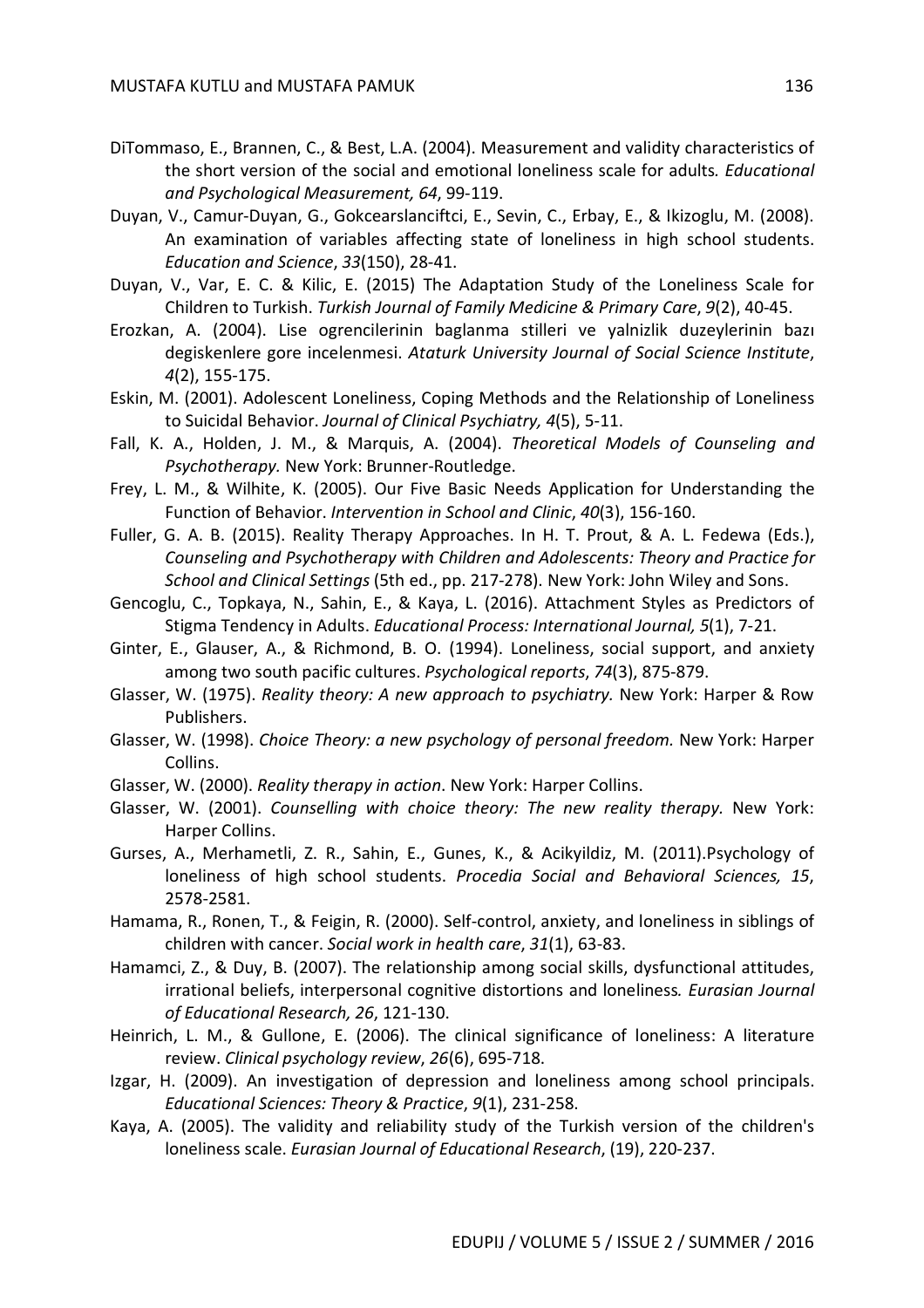- Kilinc, H., & Sevim, S. A. (2005). Loneliness and cognitive distortions among adolescents. *Ankara University, Journal of Faculty of Educational Sciences*, *38*(2), 69-88.
- Kutlu, M. (2005). The loneliness levels of the high school students living in an orphanage. *Turkish Psychological Counseling and Guidance Journal, 3*(24), 89-109.
- Mahon, N. E., Yarcheski, A., & Yarcheski, T. J. (1994). Differences in social support and loneliness in adolescents according to developmental stage and gender. *Public Health Nursing*, 11, 361-368.
- Mahon, N. E., Yarcheski, A., Yarcheski, T. J., Cannella, B. L., & Hanks, M. M. (2006). A metaanalytic study of predictors for loneliness during adolescence. *Nursing research*, *55*(5), 308-315.
- Ozturk, M. (1997). *The relation between socio-demographic variables, socio-economic status, birth order and feelings of hopelessness and loneliness among early adolescents between the ages of 10-13*. Unpublished Master's Thesis, Adana: C.U. Social Science Institute.
- Pamuk, M., Atli, A., & Kis, A. (2015). Investigation of theses in Turkey on loneliness in terms of gender: a meta-analytic study. *Journal of Theory and Practice in Education, 11*(4), 1392-1414.
- Panicker, J., & Sachdev, R. (2014). Relations among loneliness, depression, anxiety, stress and problematic internet use. *International Journal of Research in Applied, Natural and Social Sciences*, *2*(9), 1-10.
- Peplau, L. A., & Perlman, D. (1982). Perspectives on loneliness. In L. A. Peplau, & D. Perlman (Eds.), *Loneliness: A Sourcebook of Current Theory, Research and Therapy* (pp. 1-18). New York: John Wiley.
- Russell, D., Cutrona, C. E., Rose, J., & Yurko, K. (1984). Social and emotional loneliness: an examination of Weiss's typology of loneliness. *Journal of personality and social psychology*, *46*(6), 1313-1321.
- Sharf, R. S. (2014). Reality Therapy (Trans., D. Gençtanırım). *Theories of Psychotherapy and Counseling, Concepts and Cases* (Trans., N. Voltan-Acar, Ed.). Nobel Academic Publishing.
- Shieh, CJ., & Demirkol, M. (2014). Evaluation of the Effectiveness of Social Networks and their Usage by High School Students. Educational Process: International Journal, 3(1- 2), 7-18
- Softa, H. K., Ozturk, A., Dindas, İ., & Gocmen, M. (2015). A study of the factors affecting the level of loneliness in the elderly people having applied to Kastamonu Family Health Center Nr. 1. *Elderly Issues Research Journal, 8*(2), 88-97.
- Sommers-Flanagan, J., & Sommers-Flanagan, R. (2004). *Counseling and Psychotherapy Theories in Context and Practice: Skills, Strategies, and Techniques*. New Jersey: John Wiley & Sons.
- Turkdogan, T., & Duru, E. (2011). The Investigation of the Fulfillment Level of Basic Needs in University Students According to Some Sociodemographic Variables. *Mehmet Akif Ersoy University Journal of Education Faculty, 11,* 22, 199 – 223.
- Turkdogan, T., & Duru, E. (2012). Developing University Students Basic Needs Scale (USBNS): Validity and Reliability Study. *Pamukkale University Journal of Education*, *31*, 81-89.
- Weiss, R. S. (1973). *Loneliness: the experience of emotional and social isolation*. Cambridge: MIT Press.